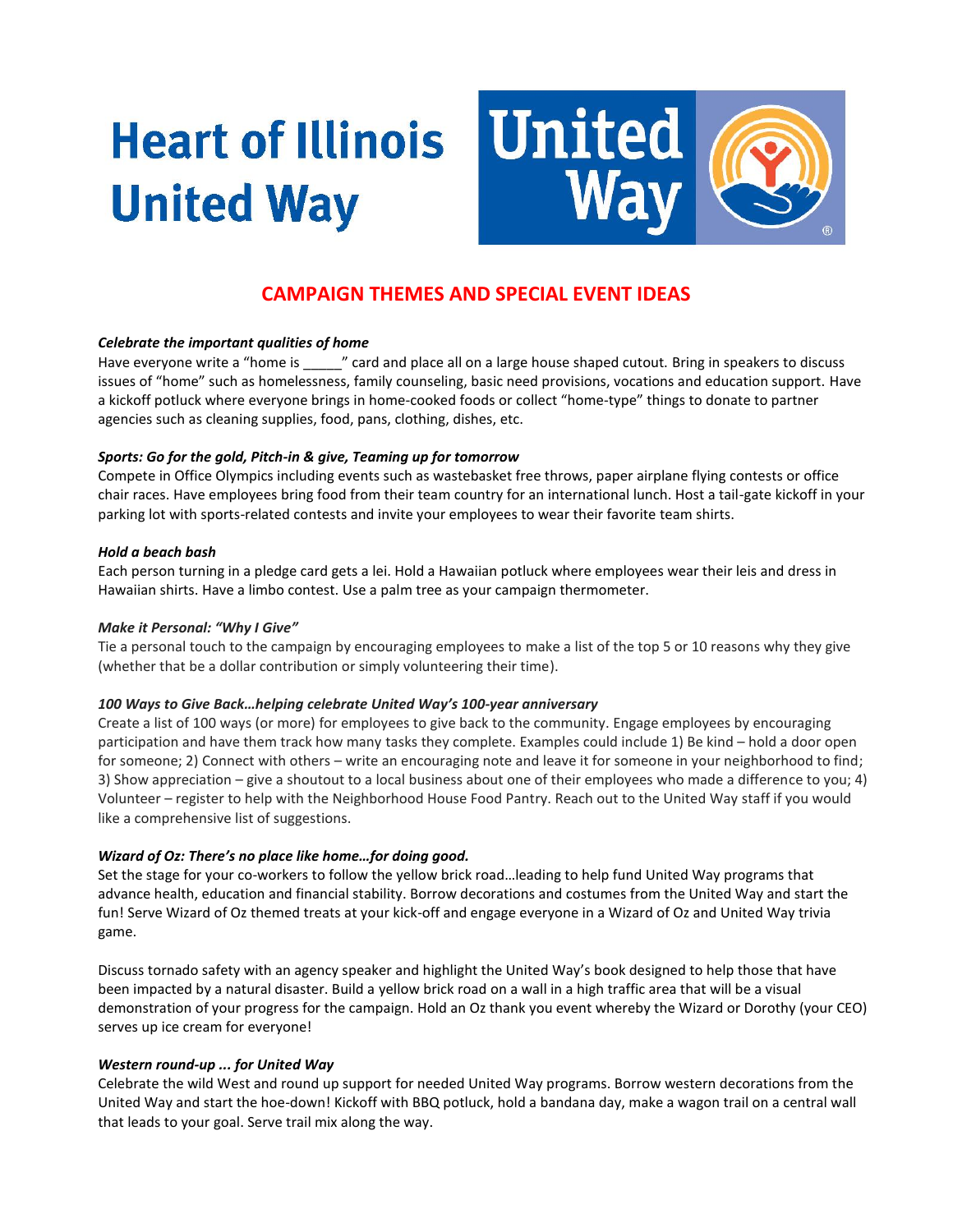# **PLAN A SPECIAL EVENT OR TWO**

A successful campaign is fun and engaging! Special events make a great addition to the workplace campaign and help create a cohesive and enthusiastic atmosphere. Use this opportunity to further educate your employees about the United Way and to have FUN! Remember, when planning special events, please stress that the support for the event is in addition to the individual campaign pledge. For this reason, many organizations plan special events throughout the year in order to enhance their campaign and give the United Way a year-round presence.

- Casual jean or casual shoe day. Ask United Way staff or your Ambassador for stickers.
- Departmental miniature golf hole contests or a golf scramble
- Basketball shootout or a football throwing contest
- Talent show/karaoke
- Guess the baby contest
- Casino event: "Bet on the United Way"
- Ugliest tie contest or crazy hat day
- Balloon pop place paper inside balloons with prize info; employees pay to buy and pop balloon
- Pumpkin carving contest charge \$5 to enter and \$1 to vote
- Theme basket silent auction with departments creating baskets
- Skip a lunch day with employees donating what they would have spent on lunch
- Spirit week favorite team apparel day, denim day, casual shoe day, mismatch day
- Bags tournament
- Children's art show and sale (employee children paint and donate)
- Company and/or United Way trivia contest
- Costume competition according to your theme
- Departmental or cubicle decorating contest (United Way staff love to judge!)
- White elephant or bake sales, silent auctions even online!
- Pancake breakfast served up by your management staff
- Provide cookie with QR code printed on the icing so employees can scan the code and be taken directly to donation site.
- Salsa or chili cook off
- Popcorn sales
- Executive dunk tank
- Make a video contest
- Departmental penny wars
- Tailgate party
- Parking spot auction
- United Way bingo
- Jar filled with candy guessing game
- Poster contest
- Brown bag-it lunch with agency panel guests discussing topic picked by employees
- Invite local talent/co-worker to teach a new skill such as flower arranging, yoga or cooking charge \$5 to attend.
- Cubs/Cards or Bears/Packers competition sell paper baseballs/footballs with team name on them for \$1 and hang them on a wall in high-traffic area and see which team wins. If someone wants another team – they pay \$2.
- Employee cookbook collect recipes and compile into a cookbook. Employees' children create artwork for the book, including the cover. Try to have it bound pro bono – and you set the price!
- Lunch box auction have participating employees pack a special lunch. Encourage creativity. Auction off right before lunch.
- Put on a talent show during a potluck lunch. Contestants pay \$5 to enter and observers pay \$1 to attend. Have a panel of judges.
- Pie in the face employees pay \$5 to throw a whipped cream pie in the exec of choice.
- Ugly lamp have employees decorate a lamp and make it as ugly as possible. Employees have to pay \$5 to have it removed from their desk and be able to put it on another co-worker's desk.
- Set-up a taco bar and invite your co-workers to "tacobout" United Way with a special speaker.